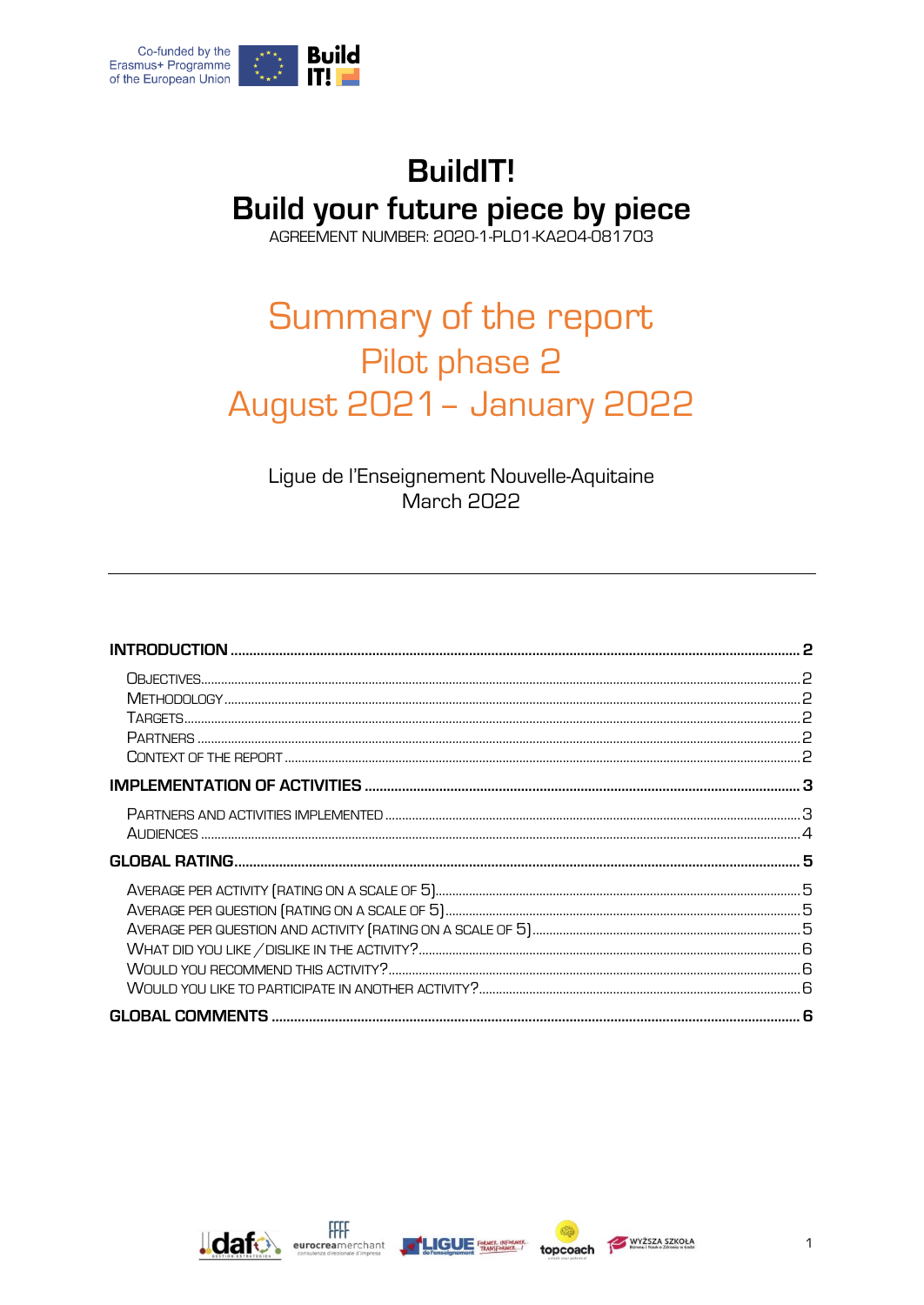

#### <span id="page-1-0"></span>**INTRODUCTION**

BuildIT - Build your future piece by piece aims to support educators, by raising and developing their skills and improving teaching methods and tools through effective use of innovative solutions. The consortium will develop innovative activities based on the Building Based Upskilling (BBU) methodology.

#### <span id="page-1-1"></span>**OBJECTIVES**

- Providing innovative educational tools for adult educators: to ease learning process, to expand the competences of their trainees,
- Producing brand-new models and educational resources adapted to adult education,
- Reshaping adult learning image: attractive, accessible and useful with innovative methods and to engaged learners.

#### <span id="page-1-2"></span>**METHODOLOGY**

The design of a handbook, build on the innovative methodology of Building Based Upskilling, is a new resource to catch the attention of adult learners into courses and improve educators teaching method and skills.

This handbook contains innovative and interactive educational approaches, based on using building blocks, puzzles and other materials from which one can create and build in order to conceptualize and visualize abstract concepts. It will be divided into twelve modules that will explain how to develop the fundamental skills known as transversal [competences Key for Employability.](http://keystart2work.eu/images/docs/o2-catalogue/O2_Catalogue_EN.pdf)

#### <span id="page-1-3"></span>**TARGETS**

- First group : Professionals involved in adult education with whom the innovative methodologies will be tested and validated to provide efficient tools according to their needs.
- Second group : NEETs and low skilled adults.

Adult educators will use the BBU methodology, to improve NEET education skills and transversal competences, involve them and motivate them in their learning lessons, giving them more possibilities to enter the job market.

#### <span id="page-1-4"></span>**PARTNERS**

- Coordinator: Wyższa Szkoł[a Biznesu I Nauk O Zdrowiu WSBINOZ](https://www.medyk.edu.pl/) Lodź, Poland
- Partners : [DAFO Gestión Estratégica S.L.](https://www.dafogestion.com/) Valladolid, Spain/ [Topcoach SRO](https://www.topcoach.sk/) Bratislava, Slovakia / [Eurocrea Merchant](http://www.eurocreamerchant.it/) Milán, Italy / [Ligue de l'Enseignement Nouvelle-Aquitaine](https://liguenouvelleaquitaine.org/) - LENA Bordeaux, France

#### <span id="page-1-5"></span>**CONTEXT OF THE REPORT**

Between January and June 2021, the consortium developed and designed [12 activities](http://keystart2work.eu/images/docs/o2-catalogue/O2_Catalogue_EN.pdf) based on the BBU methodology. Each partner developed 2 to 3 strategic activities. Then, the consortium designed a first methodological manual and a training plan for the adult trainers trained in the pilot phase 1.

#### **PILOT PHASE 1**

- **PERIOD** : July 2021
- AIM: The educators underwent a 2-day training to receive the knowledge and know-how of the BBU methodology and its activities.
- **TARGET GROUP**: 10 participants were trained in each partner country (50 people in total). participants could be educators, trainers, pedagogues, psychologists and others working with adult learners. the selection of participants was done by filling in a questionnaire (in which the participants explained their choice to participate in the pilot phase 1)

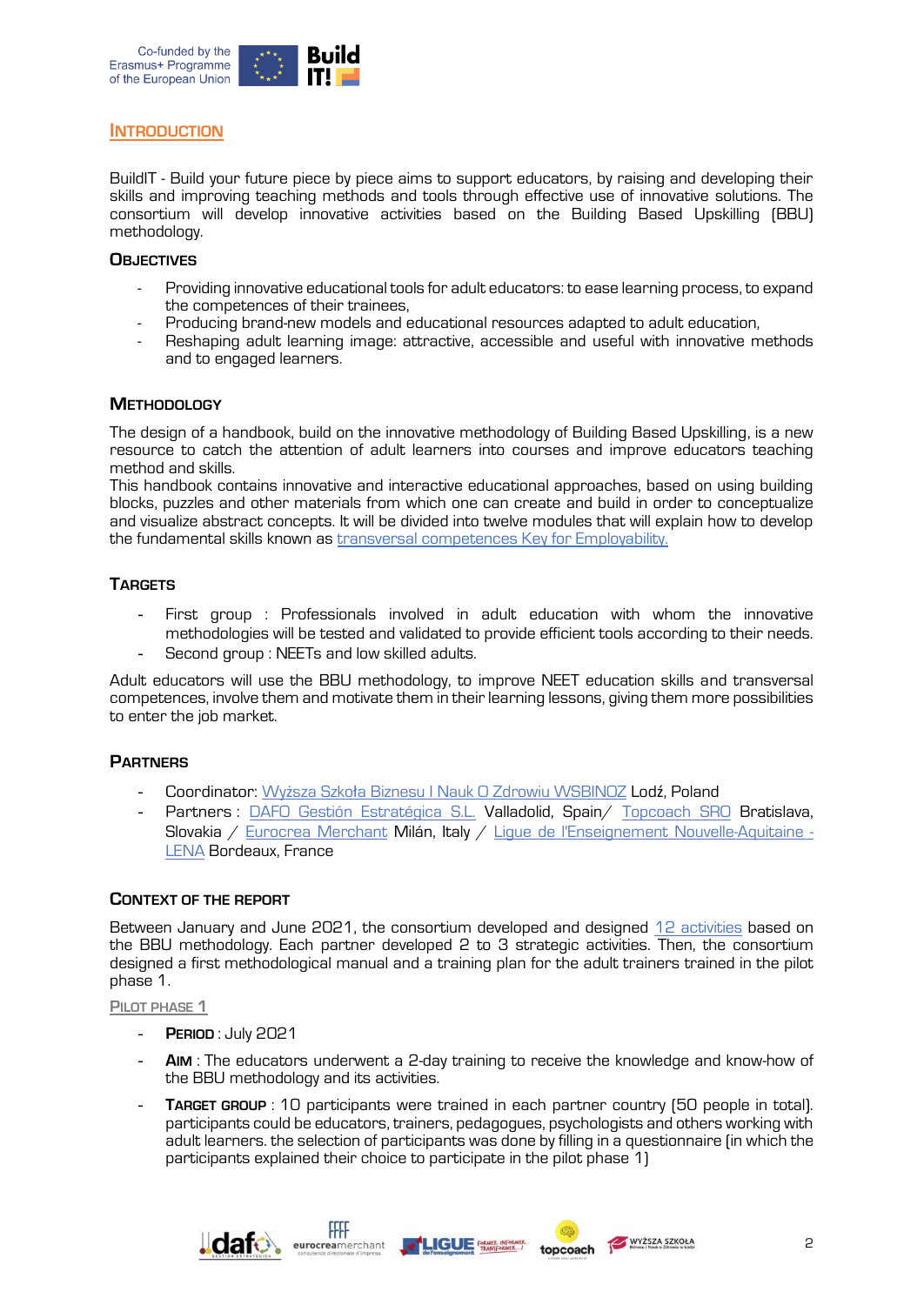

#### **PILOT PHASE 2**

Once the adult trainers had been trained, the BBU activities were tested with adult learners.

- **PERIOD** : August 2021– January 2022
- **AIM** : The aim of the activity testing was to collect feedback to improve the content of the BBU manual, including feedback from learners and suggestions from adult educators. For this purpose, at the end of each activity test, adult learners completed an evaluation form. In addition, the adult educators were asked to briefly answer these questions:
	- How does it work?
	- Positive and negative points?
	- Suggestions?
- **TARGET GROUP** : 100 learners per country (minimum) had to test the 2-3 activities, for a total of 500 learners who tested all 12 activities.

#### <span id="page-2-0"></span>**IMPLEMENTATION OF ACTIVITIES**

#### <span id="page-2-1"></span>**PARTNERS AND ACTIVITIES IMPLEMENTED**

| <b>PARTNERS</b>                    | <b>BBU ACTIVITIES CREATED</b>                                                                                                                                                                                                                    | <b>BBU ACTIVITIES TESTED</b>                                                                                                                                                                                                                  |
|------------------------------------|--------------------------------------------------------------------------------------------------------------------------------------------------------------------------------------------------------------------------------------------------|-----------------------------------------------------------------------------------------------------------------------------------------------------------------------------------------------------------------------------------------------|
| <b>DAFO</b>                        | 1. Empathy $/$ ability to build relationship "The<br>empathy tower & the relationships bridge"<br>2. Negotiation skills "The power-tower of<br>negotiation"                                                                                      | 1. Learning orientation "Quick Glance"<br>2. Decision making "Bartering Building Blocks"                                                                                                                                                      |
| <b>LENA</b>                        | 1. Flexibility and adaptability "Puzzles for the<br>pros"<br>2. Collecting and proceeding information<br>"Construction of abbreviations"<br>3. Intercultural skills and global awareness<br>"The values and objectives of the European<br>Union" | 1. Organization and time management<br>"The bigger picture"<br>2. Leadership "Shapes in space                                                                                                                                                 |
| <b>WSBINOZ</b>                     | 1. Teamwork "Common building a house"<br>2. Strategical and innovative thinking "Strategy<br>of building the bridge"<br>3. Problem solving "How to solve it?"                                                                                    | 1. Empathy / ability to build relationship<br>"The empathy tower & the relationships<br>bridge"<br>2. Negotiation skills<br>"The power-tower of negotiation"                                                                                  |
| <b>EUROCREA</b><br><b>MERCHANT</b> | 1. Organization and time management "The<br>bigger picture"<br>2. Leadership "Shapes in space                                                                                                                                                    | 1. Teamwork "Common building a house"<br>2. Strategical and innovative thinking "Strategy<br>of building the bridge"<br>3. Problem solving "How to solve it?"                                                                                 |
| <b>TOPCOACH</b>                    | 1. Learning orientation "Quick Glance"<br>2. Decision making "Bartering Building Blocks"                                                                                                                                                         | 1. Flexibility and adaptability<br>"Puzzles for the pros"<br>2. Collecting and proceeding information<br>"Construction of abbreviations"<br>3. Intercultural skills and global awareness "The<br>values and objectives of the European Union" |

#### 12 BBU activities tested by 670 adult learners

- Dafo : 2 activities tested by 100 persons
- Eurocrea Merchant : 3 activities tested by 110 persons

FFFF

eurocreamerchant

- LENA : 2 activities tested by 156 persons

**J**dato

- Topcoach : 3 activities tested by 108 persons
- WSBINOZ : 2 activities tested by 196 persons





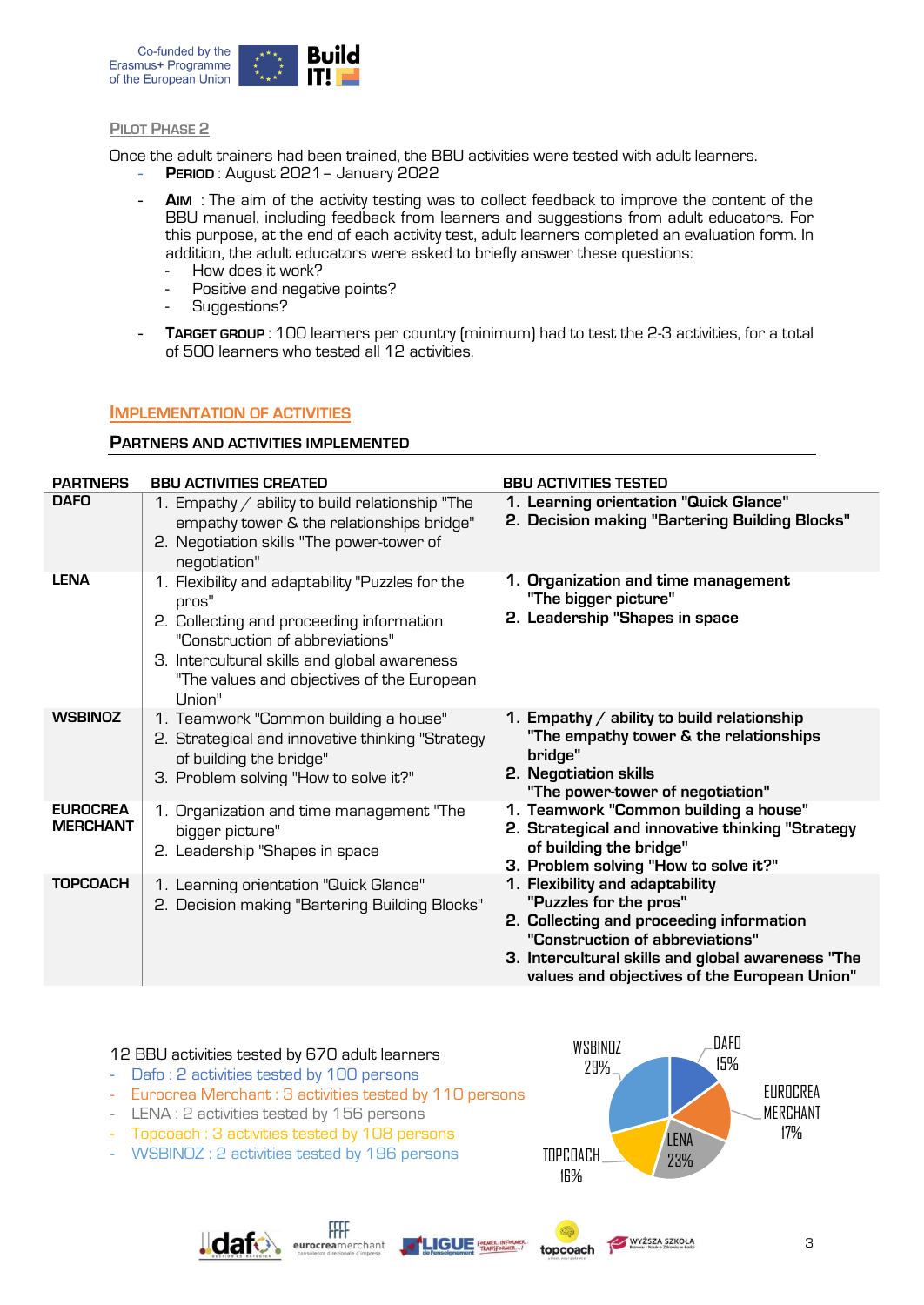

## **12 BBU ACTIVITIES TESTED BY 670 ADULT LEARNERS**



20

<span id="page-3-0"></span>Collecting and proceeding information

Adults at risk of poverty and/or social exclusion

- **Adults in professional reorientation**
- Adults suffering from illiteracy
- Adults with mental disorders and physical limitations with disability certificates

20

- Low skill adults
- **Migrants**
- NEET with low skills
	- NEET with university studies
- Students

 $\ddagger$ 

 $+$ ÷

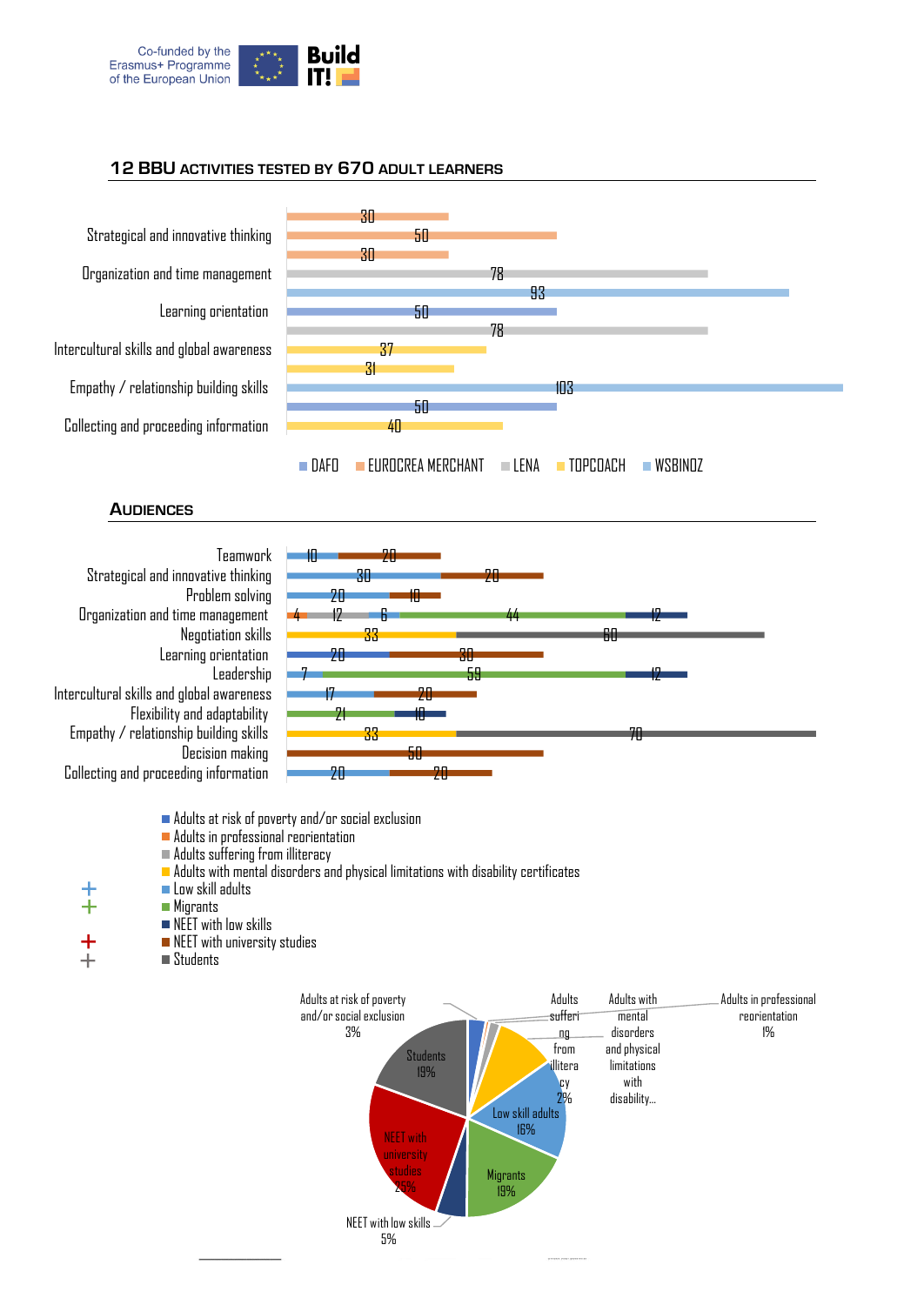

# <span id="page-4-0"></span>**GLOBAL RATING**

## <span id="page-4-1"></span>**AVERAGE PER ACTIVITY**

<span id="page-4-2"></span>

## <span id="page-4-3"></span>**AVERAGE PER QUESTION AND ACTIVITY**

| GLOBAL AVERAGE                            | 43             | 4.5            |       | 4.2 | 37  | 4.2          |
|-------------------------------------------|----------------|----------------|-------|-----|-----|--------------|
| Teamwork                                  | 43             | 43             | 4.3   | 4.3 | 3.9 | 4.2          |
| Strategical and innovative thinking       | 4.3            | 4.4            | 4.2   | 4,  | 3.9 | 4.2          |
| Problem solving                           | 43             | 43             | 4.1   |     | 3.8 | 4.           |
| <b>A</b> Drganization and time management | 4 <sup>1</sup> | 4.3            | 3.7   |     | 3.7 | 3.9          |
| Negotiation skills                        | 4.6            | 4.9            | 3.7   | 4,5 | 3   | $\mathbf{A}$ |
| $L$ $\triangle$ ning orientation          | 41             | 4 <sub>1</sub> | 3.8   | 3.6 | 3.7 | 3.9          |
| Leadership                                | 43             | 4,6            | $\mu$ | 4.2 | 41  | 4.2          |
| Intercultural skills and global awareness | 43             | 4.3            | 4.3   | 44  | 44  | 4,4          |
| Flexibility and adaptability              |                | 4.3            | 4.5   | 4,4 | 4.2 | 4.3          |
| Empathy / relationship building skills    | 46             | 49             | 3.8   | 4.5 | 3.2 | 4.2          |
| Decision making                           | 4.5            | 4.6            | 4.1   | 4.2 | 3.9 | 4.3          |
| Collecting and proceeding information     |                | 4,5            | 4.6   | 4,5 | 4,4 | 4,4          |





topcoach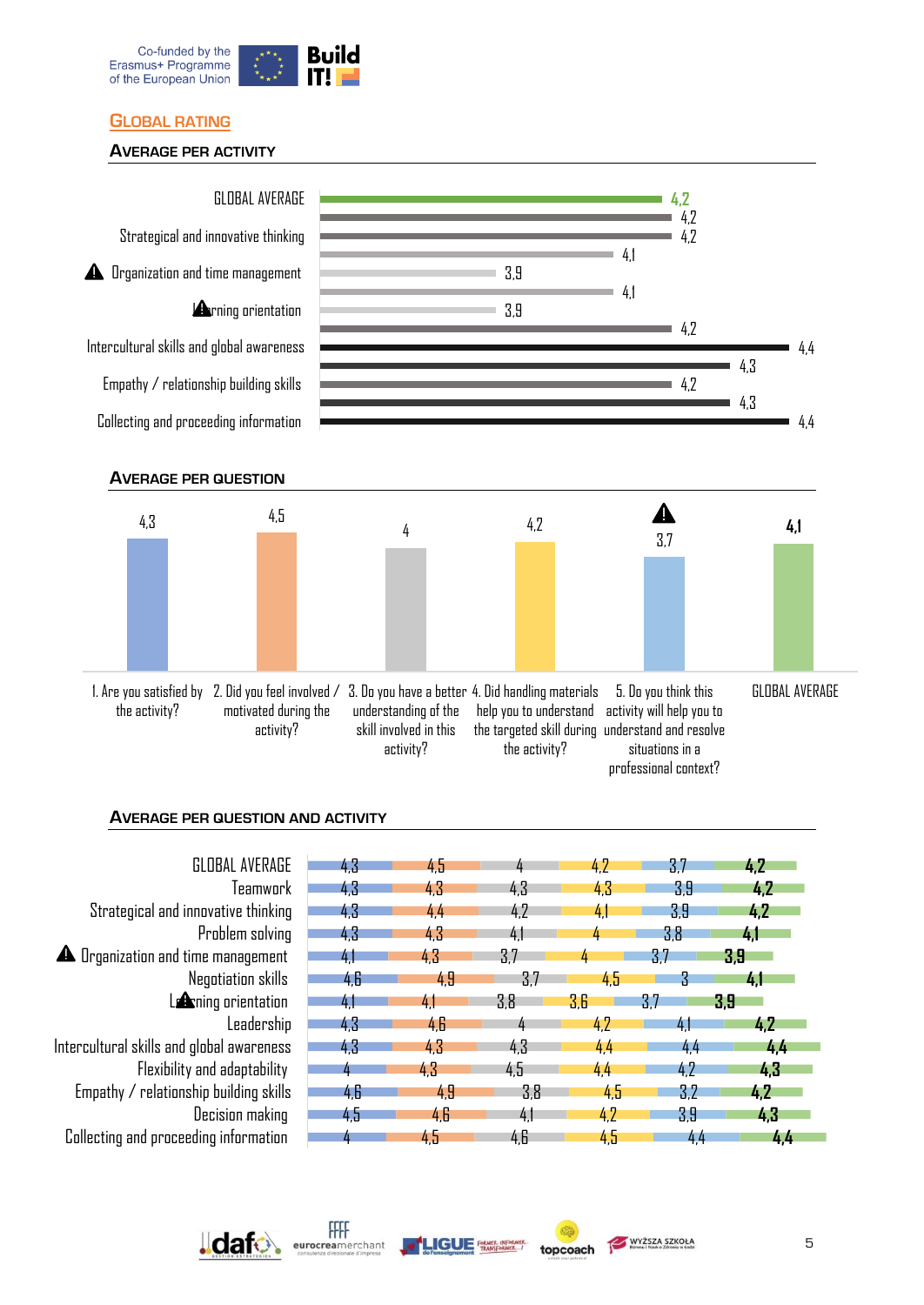

# <span id="page-5-0"></span>**WHAT DID YOU LIKE /DISLIKE IN THE ACTIVITY?**



#### <span id="page-5-1"></span>**WOULD YOU RECOMMEND THIS ACTIVITY?**



#### <span id="page-5-2"></span>**WOULD YOU LIKE TO PARTICIPATE IN ANOTHER ACTIVITY?**



#### <span id="page-5-3"></span>**GLOBAL COMMENTS**

| <b>POSITIVE COMMENTS</b>           | TO TAKE INTO CONSIDERATION                       |
|------------------------------------|--------------------------------------------------|
| - Entertaining/changing method     | - Timing of the activity                         |
| - Understanding/learning of skills | - Understanding about the course of the activity |
| - Materials                        | - Theory and debriefing                          |
| - Activity management              | - Understanding/learning of skills by audiences  |
| - Self-development                 | - Materials                                      |

- Would you recommend this activity? **38,36%** had nothing to say

- Would you like to participate in another activity? **38,51%** had nothing to say

- Recommendations / suggestions / comments: **40%** had nothing to add